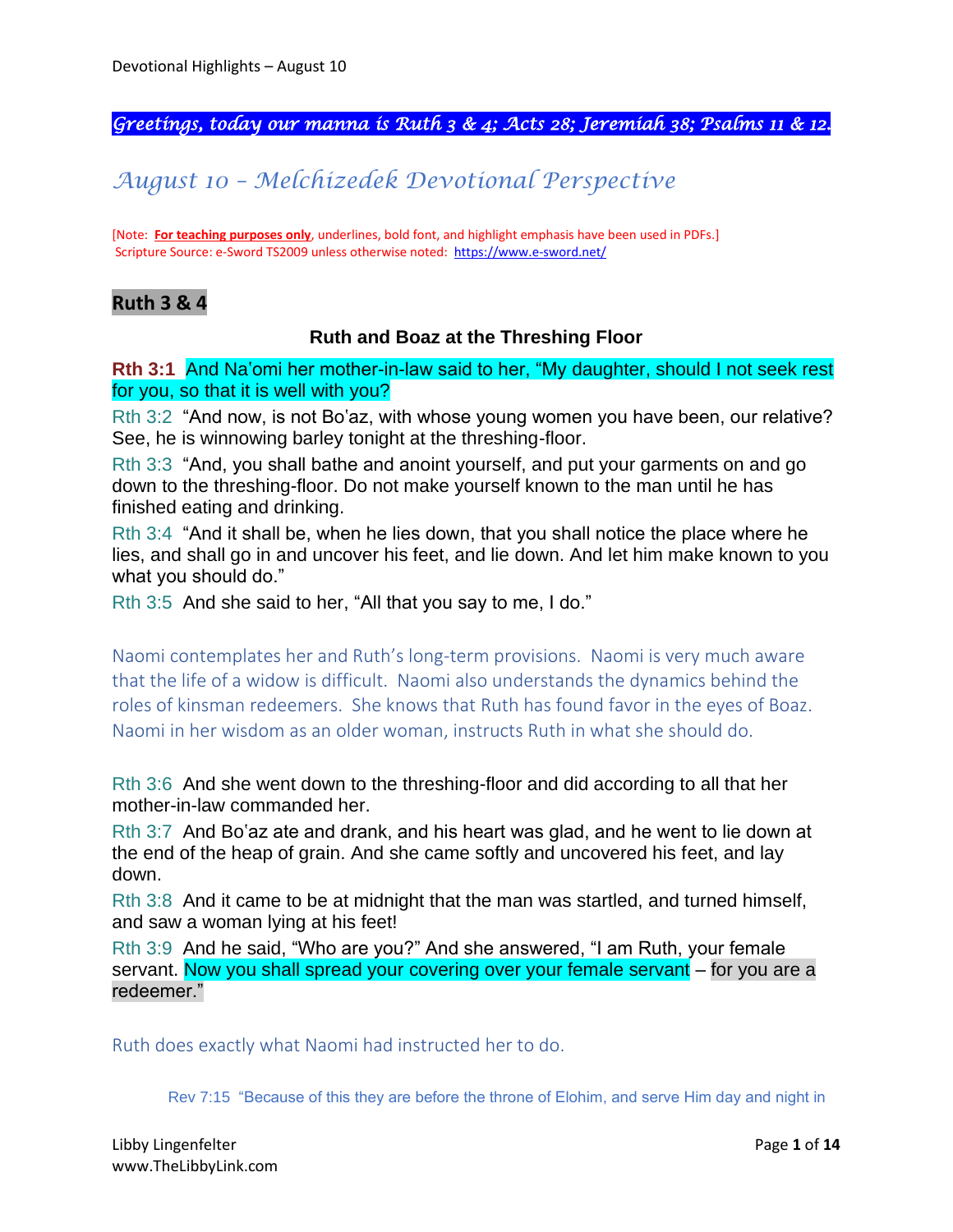His Dwelling Place. And He who sits on the throne shall spread *His* Tent over them.

Rth 3:10 And he said, "Blessed are you of **יהוה**, my daughter! For you have shown more loving-commitment at the end than at the beginning, not to go after young men, whether poor or rich.

Ruth had shown very good conduct among the people of Naomi. She had set herself apart to care for Naomi and provide grain for their household.

Rth 3:11 "And now, my daughter, do not fear. All that you say I do for you, for all the people of my town know that you are a capable woman.

Rth 3:12 "And now, it is true that I am your redeemer. However, **there is a redeemer nearer than I.**

There was another redeemer that would have to be considered first. Boaz would need to approach that relative. She stayed at his feet until morning; then she discreetly departs before morning with six measures of barley provided by Boaz. None were to mention her presence at the threshing floor.

Rth 3:13 "Stop over tonight, and in the morning it shall be that if he does redeem you, good – let him do it. But if he is not pleased to redeem you, then I shall redeem you, as **יהוה** lives! Lie down until morning."

Rth 3:14 And she lay at his feet until morning, and she arose before one could recognize another. And he said, "Let it not be known that the woman came to the threshing-floor."

Rth 3:15 And he said, "Bring the shawl that is on you and hold it." So she held it and he measured six *measures* of barley, and laid it on her. And she went into the city.

Ruth updates Naomi. Naomi knows that it went well; and now she was to be still and wait for the matter to be resolved that day.

Rth 3:16 And when she came to her mother-in-law, she said, "Is that you, my daughter?" And she explained to her all that the man had done for her.

Rth 3:17 And she said, "He gave me these six *measures* of barley, for he said to me, 'Do not go empty-handed to your mother-in-law.' "

Rth 3:18 And she said, "Wait, my daughter, until you know how the matter falls, for the man is not going to rest until he has completed the matter this day."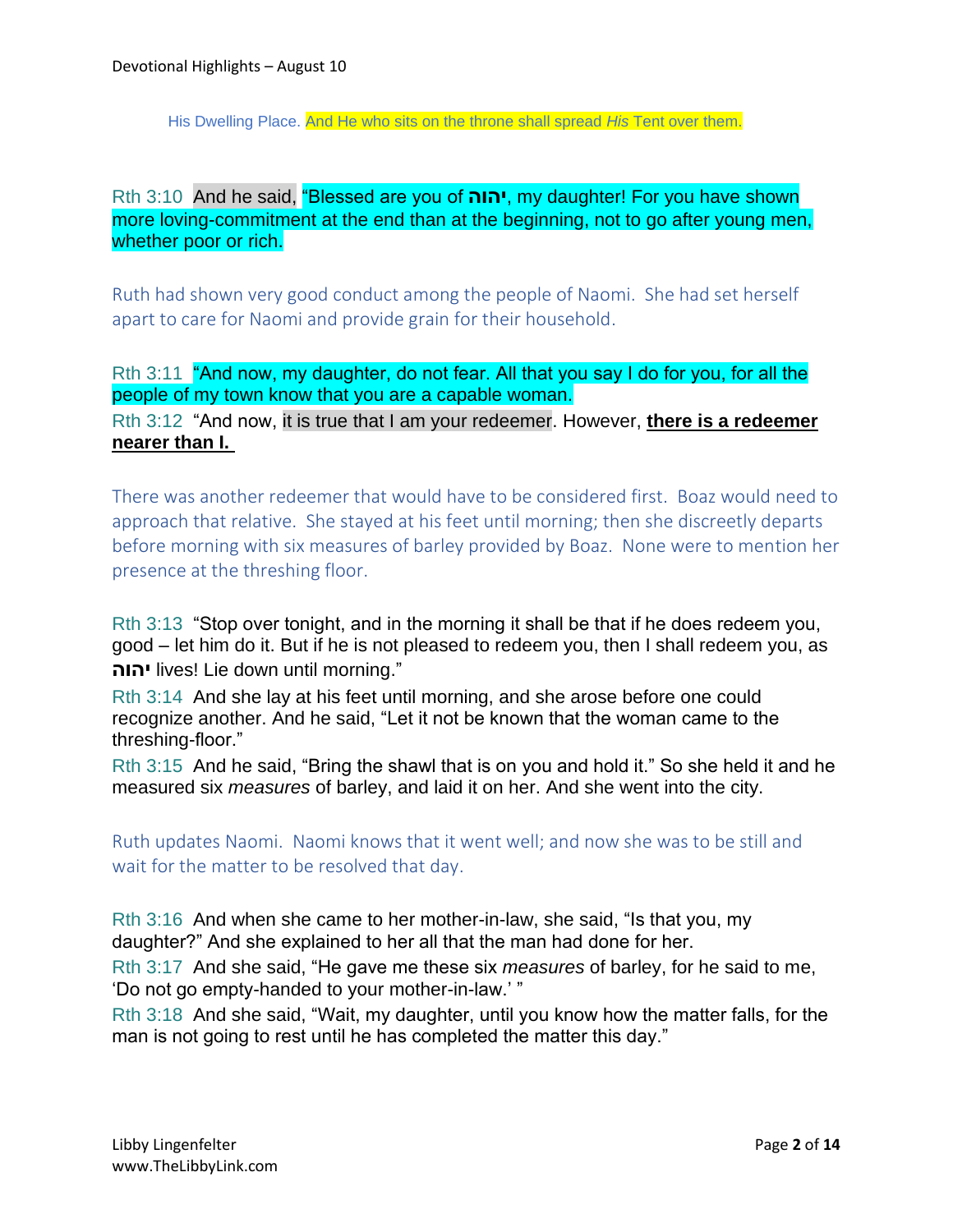## **Ruth 4**

#### **Boaz Redeems Ruth**

**Rth 4:1** And Bo'az went up to the gate and sat down there. And see, the redeemer of whom Bo'az had spoken came by. And Bo'az said, "Turn aside, So-and-so, sit down here." And he turned aside and sat down.

Rth 4:2 And he took ten men of the elders of the city, and said, "Sit down here." So they sat down.

Rth 4:3 He then said to the redeemer, "Na'omi, who has come back from the fields of Mo'ab, sold the piece of land which belonged to our brother Elimelek.

Rth 4:4 "And I thought that I should disclose it to you, saying, 'Buy it back in the presence of the inhabitants and the elders of my people. If you do redeem it, redeem it. But if you do not redeem it, inform me, so that I know. For there is no one but you to redeem it, and I am next after you.' " And he said, **"I redeem it."**

Rth 4:5 And Bo'az said, **"On the day you buy the field from the hand of Na'omi, you shall also acquire Ruth the Mo'aḇitess, the wife of the dead, to raise up the name of the dead on his inheritance."**

Rth 4:6 And the redeemer said, "I am not able to redeem it for myself, lest I ruin my own inheritance. Redeem my right of redemption for yourself, for I am not able to redeem it."

Rth 4:7 And this was **formerly done** in Yisra'ěl concerning redeeming and exchanging, to confirm every word: one man took off his sandal and gave it to the other, and this was a witness in Yisra'ěl.

Rth 4:8 So the redeemer said to Bo'az, "Buy it for yourself." Then he took off his sandal.

The kinsman redeemer transaction is complete; witnesses attest; and they pray that Boaz's union with Ruth is blessed and divinely fruitful. As we know, the righteous line of Messiah does continue through this union as did through the house of Perets.

Rth 4:9 And Bo'az said to the elders and to all the people, "You are witnesses this day that I have bought all that was Elimeleḵ's, and all that was Kilyon's and Maḥlon's, from the hand of Na'omi.

Rth 4:10 "And also, Ruth the Mo'abitess, the wife of Maḥlon, I have acquired as my wife, to raise up the name of the dead on his inheritance, so that the name of the dead should not be cut off from among his brothers and from the gate of his place. You are witnesses today."

Rth 4:11 And all the people who were at the gate, and the elders, said, "Witnesses! **יהוה** make the woman who is coming to your house as Raḥěl and as Lě'ah, the two who built the house of Yisra'ěl. And prove your worth in Ephrathah and proclaim the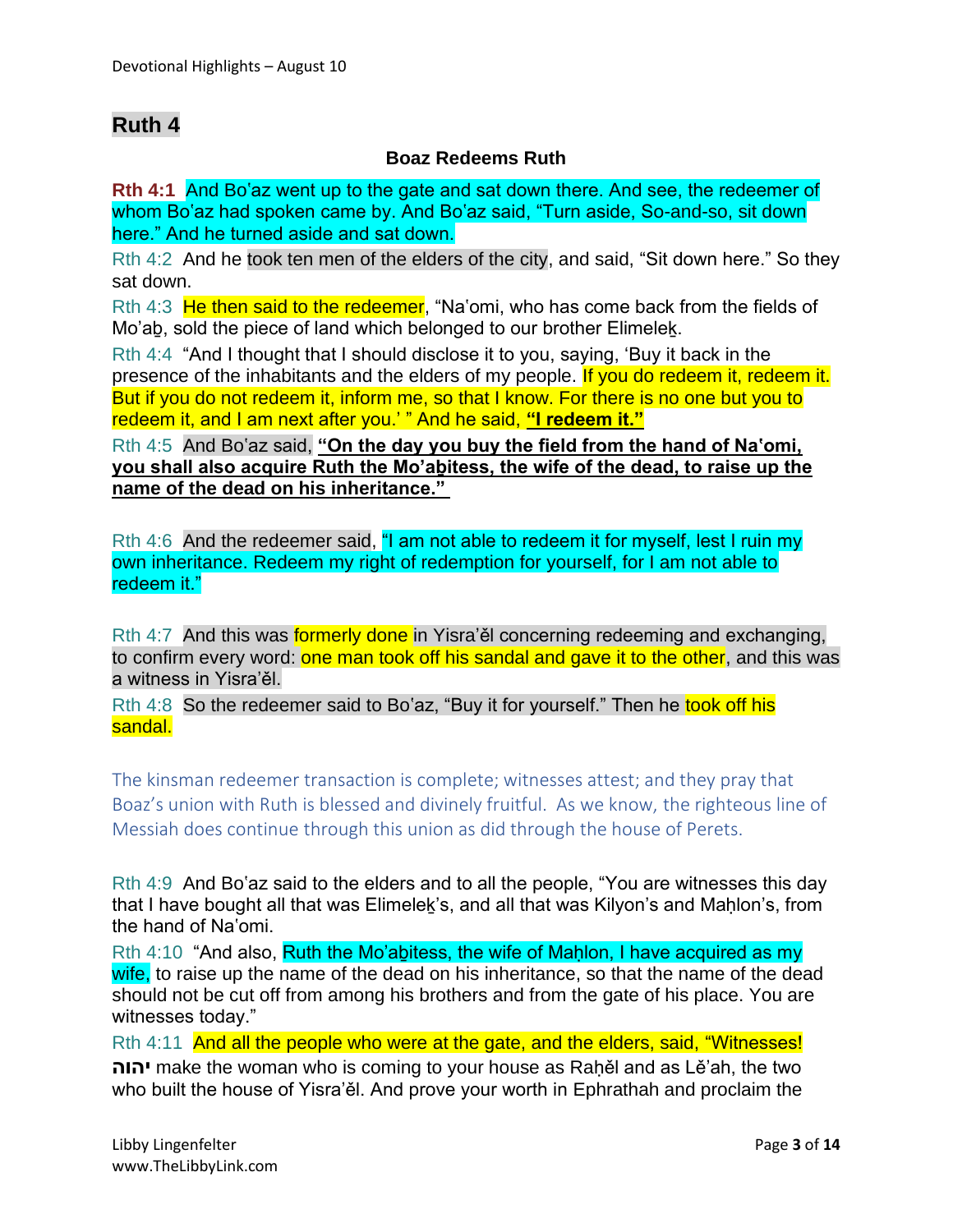Name in Běyth Lehem.

Rth 4:12 "And **let your house be like the house of Perets, whom Tamar bore to Yehuḏah**, of the seed which **יהוה** does give you from this young woman."

#### **Ruth and Boaz Marry**

Rth 4:13 And Bo'az took Ruth and she became his wife. And he went in to her, and **יהוה** granted her conception, and she bore a son.

Rth 4:14 And the women said to Na'omi,

The women proclaim a blessing upon Naomi and her family through Boaz their redeemer.

"Blessed be **יהוה**, who has not left you this day without a redeemer. And let his Name be proclaimed in Yisra'ěl!

Rth 4:15 "And he shall be to you a restorer of life and a sustainer of your old age. For your daughter-in-law, who loves you, who is better to you than seven sons, has borne him."

Rth 4:16 And Na'omi took the child and laid him on her bosom, and became a nurse to him.

Rth 4:17 And the women, her neighbors, gave him a name, saying, "There is a son born to Na'omi." And they called his name Oḇěḏ. He was the father of Yishai, the father of Dawiḏ.

#### **The Genealogy of David**

Rth 4:18 And this is the genealogy of Perets: Perets brought forth Hetsron.

Rth 4:19 And Ḥetsron brought forth Ram, and Ram brought forth Amminaḏaḇ.

Rth 4:20 And Amminadab brought forth Nahshon, and Nahshon brought forth Salmon.

Rth 4:21 And Salmon brought forth Bo'az, and Bo'az brought forth Oḇěḏ.

Rth 4:22 And Oḇěḏ brought forth Yishai, and Yishai brought forth Dawiḏ.

---------------------------------------

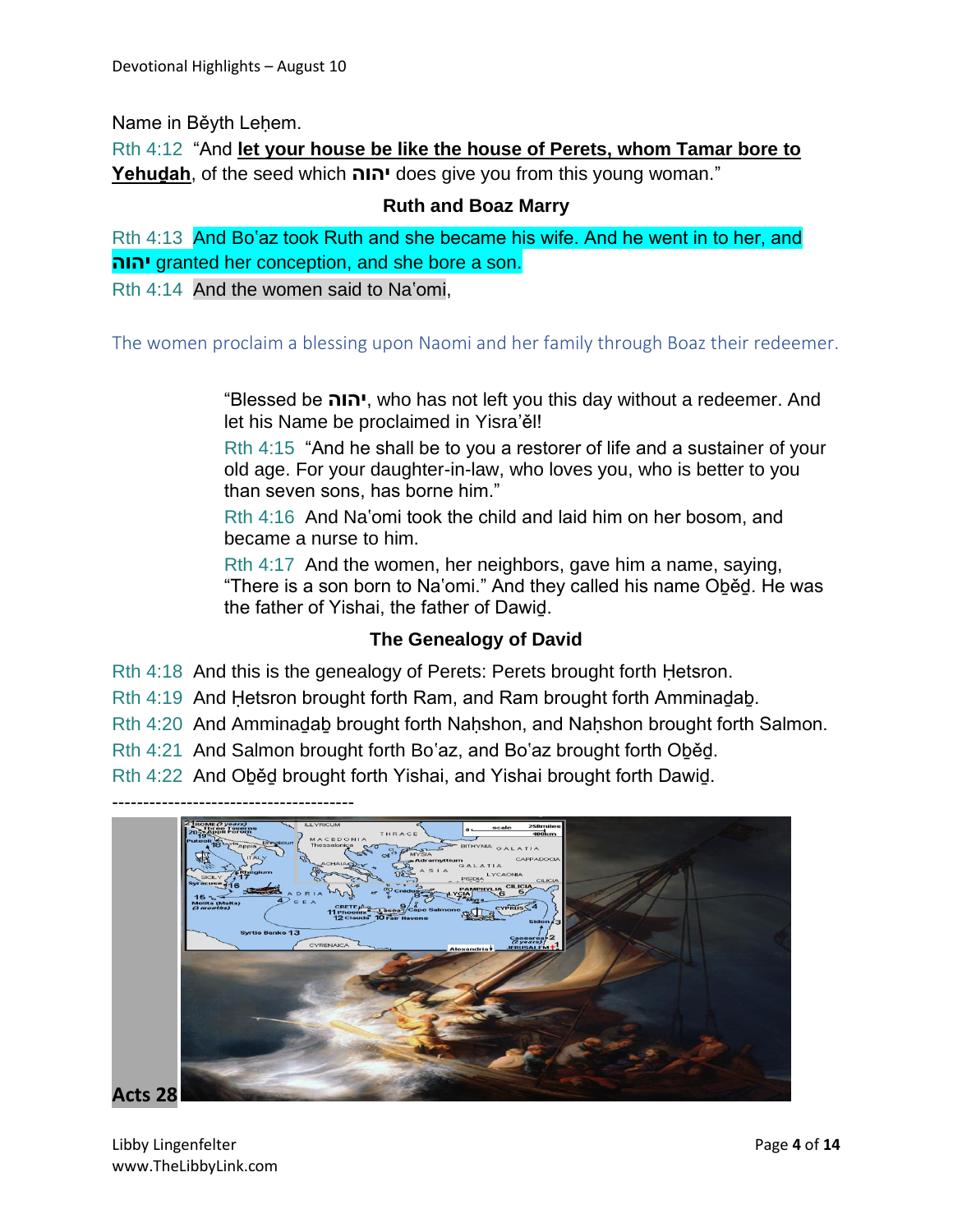#### **Paul on Malta**

Act 28:1 And having come to safety, they then learned that the island was called Melite.

Act 28:2 And the foreigners showed us extraordinary kindness, for they kindled a fire and received us all, because of the rain that was falling and because of the cold.

Act 28:3 But Sha'ul, having gathered a bundle of sticks, and having laid them on the fire, an adder came out because of the heat, and fastened itself on his hand. Act 28:4 And when the foreigners saw the creature hanging from his hand, they said to each other, "This man is certainly a murderer, whom, though saved from the sea, still right-ruling does not allow to live."

Paul had experience spiritual and physical 'bites of adders.' In both situations, he shook them off. Hopefully none of us will experience the physical bite of an adder; but true believers do experience their fair share of spiritual adder bites. For this reason, we put on and take up our full armor of YHWH. Paul stood firm in His faith knowing the work that YHWH had begun in his life would fully materialize. The same stands true for us. Rejoice if you suffer for His Name sake; for the enemy doesn't throw stones at 'dead birds.'

Isa 54:17 "No weapon formed against you shall prosper, and every tongue which rises against you in judgment you shall prove wrong. This is the inheritance of the servants of **יהוה**, and their righteousness from Me," declares **יהוה**.

Act 28:5 Then, indeed, he shook off the creature into the fire and suffered no evil. Act 28:6 And expecting that he would swell up or suddenly fall down dead, they waited for a long time and saw no harm come to him, changing their minds they said that he was a mighty one.

We have seen numerous 'mighty ones' that the people worshipped on Paul's missionary journeys. We have seen those that worshipped Venus; Mercury; Jupiter; Athena; Artemis; Apollo; and the 'unknown god' to name a few. These were among the nations; but Paul had now brought the Good News of Yahusha HaMashiach to all the nations who would receive Him.

Act 28:7 And in the neighborhood of that place there were lands of the chief of the island, whose name was Poplius, who received us and housed us in a friendly way for **three days.**

Act 28:8 And it came to be that the father of Poplius lay sick with inflammation and dysentery. Sha'ul went in to him, and having prayed he laid his hands on him and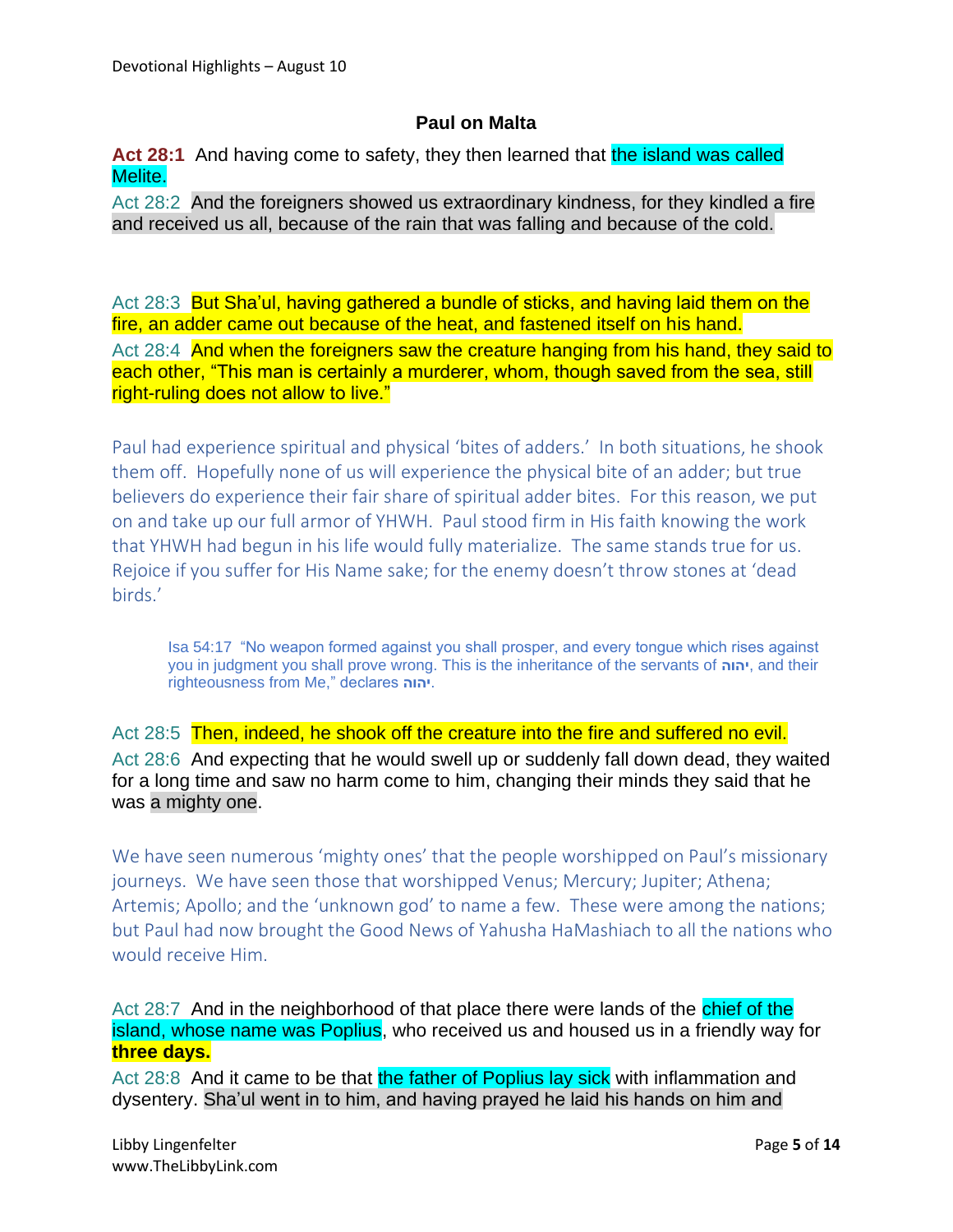#### healed him.

Act 28:9 And when this took place, the rest of those on the island who had diseases also came and were healed,

Act 28:10 who also respected us in many ways. And when we were setting sail, they provided us with our needs.

YHWH cares about the people in the remotest places. Yahusha came to 'seek' and to 'save' that which is lost. This terrible storm at sea positioned Paul to minister to the people on the isle of Melite. Praise Yah!

### **Paul Arrives at Rome**

Act 28:11 And after three months we set sail in an Alexandrian ship which had wintered at the island, and whose figurehead was "Dioscuri."<sup>a</sup> Footnote: <sup>a</sup>Which means: Twin Brothers, who were *Sons of Zeus*, named *Castor* and *Pollux*. They were tutelary deities of sailors.

Now we are introduced to more mighty ones: Zeus [Jupiter]; Castor; and Pollux. These were the gods of sailors.

Act 28:12 And having landed **at Syracuse**, we stayed three days,

Act 28:13 from which place we went round and arrived at **Rhegium**. And after one day the south wind blew, and the second day we came **to Puteoli,**

Act 28:14 where **we found brothers**, and were invited to stay with them seven days. And so we went toward Rome.

Act 28:15 And when the brothers there heard about us, they came to meet us as far as Forum of Appius and Three Taverns. When Sha'ul saw them, he thanked Elohim and took courage.

Act 28:16 And when we came to Rome, the captain delivered the prisoners to the captain of the guard, but Sha'ul was allowed to stay by himself with the soldier guarding him.

Even though Paul was in captivity; the flames ignited through his missionary journeys were spreading. The Word was alive among the nations as is to this very day; that is why I believe the 'Book of Acts' never ends! We are still sharing His Good News since the infilling of the Ruach HaKodesh at Pentecost ignited in the  $1<sup>st</sup>$  Century believers of the Common Era. All praise and thanks be to YHWH!

**Paul in Rome –** Paul continued to reach out to the Yehudim.

Act 28:17 And it came to be after three days that Sha'ul called the leaders of the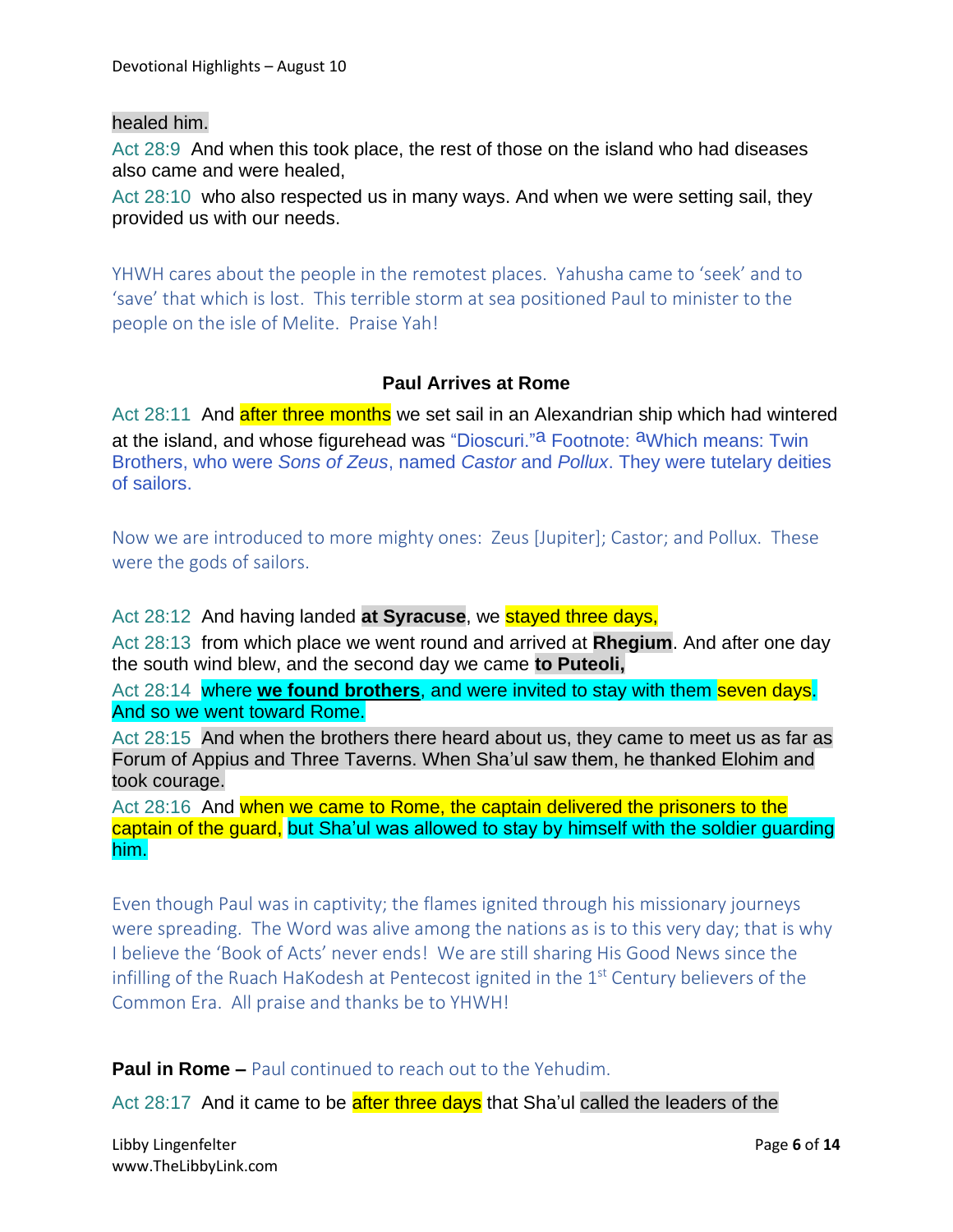Yehuḏim together. And when they had come together, he said to them, "Men, brothers, though I have done none at all against our people or the practices of our fathers, I was delivered as a prisoner from Yerushalayim into the hands of the Romans,

Act 28:18 who, when they had examined me, intended to let me go, because there was **no cause for putting me to death**.

Act 28:19 "But the Yehudim spoke against it, and I was compelled to appeal to Caesar, not that I had any accusation against my nation.

Act 28:20 "This therefore is the reason I called for you, to see you and speak with you. It is because of the expectation of Yisra'ěl that I am bound with this chain."

Act 28:21 And they said to him, "We neither received letters from Yehuḏah concerning you, nor have any of the brothers who came reported or spoken whatever wicked about you.

Act 28:22 "And we think it right to hear from you what you think, for indeed, concerning this sect, we know that it is spoken against everywhere."

Act 28:23 And having appointed him a day, many came to him where he was staying, to whom he was explaining, earnestly witnessing about the reign of Elohim, and persuading them concerning **יהושע** from both the Torah of Mosheh and the Prophets, from morning until evening.

Act 28:24 And some indeed were persuaded by what was said, but some believed not. Act 28:25 And disagreeing with one another, they began to leave, after Sha'ul had **spoken one word**, "The Set-apart Spirit rightly spoke through Yeshayahu the prophet to our fathers,

The words of the prophet Isaiah were still ringing true and it was hard for them to swallow. Their people had turned away from YHWH and the nation people were turning to YHWH. We still pray for the Yehudim to have eyes to see and ears to hear. We still pray that they will soon say, 'Blessed is He who comes in the Name of YHWH.'

Act 28:26 saying, **'Go to this people and say, "Hearing you shall hear but by no means understand, and seeing you shall see but by no means perceive,** Act 28:27 **for the heart of this people has become thickened, and with their ears they heard heavily, and they have closed their eyes, lest they should see with their eyes and hear with their ears, and understand with their heart, and turn back, and I should heal them." '** Isa\_6:9-10.

Act 28:28 "**Therefore** let it be known to you that **the deliverance of Elohim has been sent to the nations, and they shall hear!"**

Act 28:29 **And when he had said these words, the Yehuḏim went away and had a great dispute among themselves.**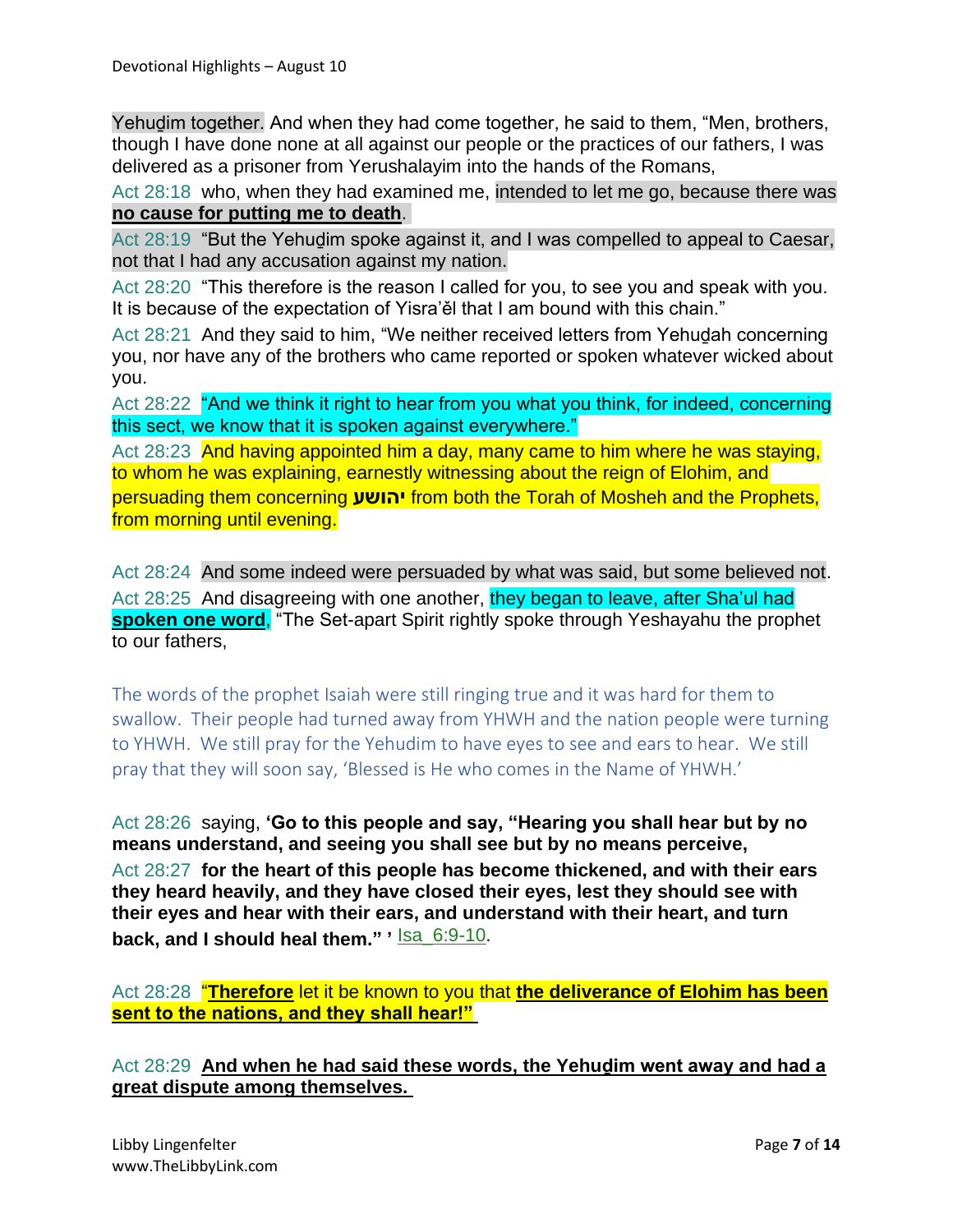#### Act 28:30 And **Sha'ul stayed two entire years**

- in his own rented house, and
- was receiving all who came to him,
- Act 28:31 proclaiming the reign of Elohim and
- teaching about the Master **יהושע** Messiah with all boldness, unhindered.

While in his first Roman imprisonment, 'house arrest', he writes the four 'prison epistles.' The dates are estimated.

| <b>YEAR</b><br><b>AD</b> | <b>CHURCH</b><br><b>EVENT</b>                                                                                                                                                                                                                                                                                                                                                                                                                                                                                                                         | <b>N.T.</b><br><b>BOOK</b><br><b>WRITTEN</b>                         | <b>WORLD</b><br><b>EVENT</b> |
|--------------------------|-------------------------------------------------------------------------------------------------------------------------------------------------------------------------------------------------------------------------------------------------------------------------------------------------------------------------------------------------------------------------------------------------------------------------------------------------------------------------------------------------------------------------------------------------------|----------------------------------------------------------------------|------------------------------|
| 59                       | Paul in prison in Caesarea<br>Paul appears before Festus and King Herod Agrippa II<br>(Acts 25,26)<br>Paul appeals to Caesar in Rome (25:11) so Paul is sent<br>to Rome by Festus (25:12) and Agrippa (26:32)<br>In an attempt to beat the coming winter a ship of<br>prisoners leaves for Rome (Acts 27)<br>Paul advised the commanding centurion, Julius, to<br>harbor at Fair Havens on Crete but they decided to<br>go onto Phoenix. The ship was blown off course<br>out into the Mediterranean Sea and crashed near<br>Malta. (Acts 27:9-28:10) |                                                                      |                              |
| 60                       | Paul arrives in Rome and is allowed to live by himself<br>with a Roman soldier to guard him (Acts 28:16                                                                                                                                                                                                                                                                                                                                                                                                                                               | Paul writes<br><b>Ephesians</b><br>from Roman<br>imprisonment        |                              |
| 61                       | Paul continues in Rome under house arrest.                                                                                                                                                                                                                                                                                                                                                                                                                                                                                                            | Paul writes<br><b>Philippians</b><br>from Roman<br>imprisonment      |                              |
|                          |                                                                                                                                                                                                                                                                                                                                                                                                                                                                                                                                                       | Paul writes<br><b>Colossians</b><br>and<br><b>Philemon</b>           |                              |
|                          | Wear's in prison and write First P.<br>Sammen in the Search of the Baul is released from Roman inprisonment.<br>Simple of the Continuity of the Continuity of the Continuity of the Continuity of the Continuity of the Change of th<br>Raul either leaves for Spain or first visits Philippi and<br>Corinth along with other churches in Achaia and                                                                                                                                                                                                  | from Roman<br>imprisonmen<br>٠<br>Peter writes<br><b>First Peter</b> |                              |
|                          | Paul writes Timothy a letter. Timothy is in Ephesus and<br>Paul may have written it from Macedonia.<br>Paul leaves for Spain                                                                                                                                                                                                                                                                                                                                                                                                                          | from Rome<br>Paul writes<br><b>First Timothy</b>                     |                              |

### **Jeremiah 38**

#### **Jeremiah Cast into the Cistern**

**Jer 38:1** And Shephatyah son of Mattan, and Gedalyahu son of Pashḥur, and Yukal son of Shelemyahu, and Pashhur son of Malkiyah heard the words which Yirmeyahu had spoken to all the people, saying,

#### Jer 38:2 "Thus said **יהוה**,

- 'He who remains in this city shall die by the sword,
- by scarcity of food, and
- by pestilence,
	- o but whoever goes over to the Kasdim shall live.
	- o And his life shall be as a prize to him, and he shall live.'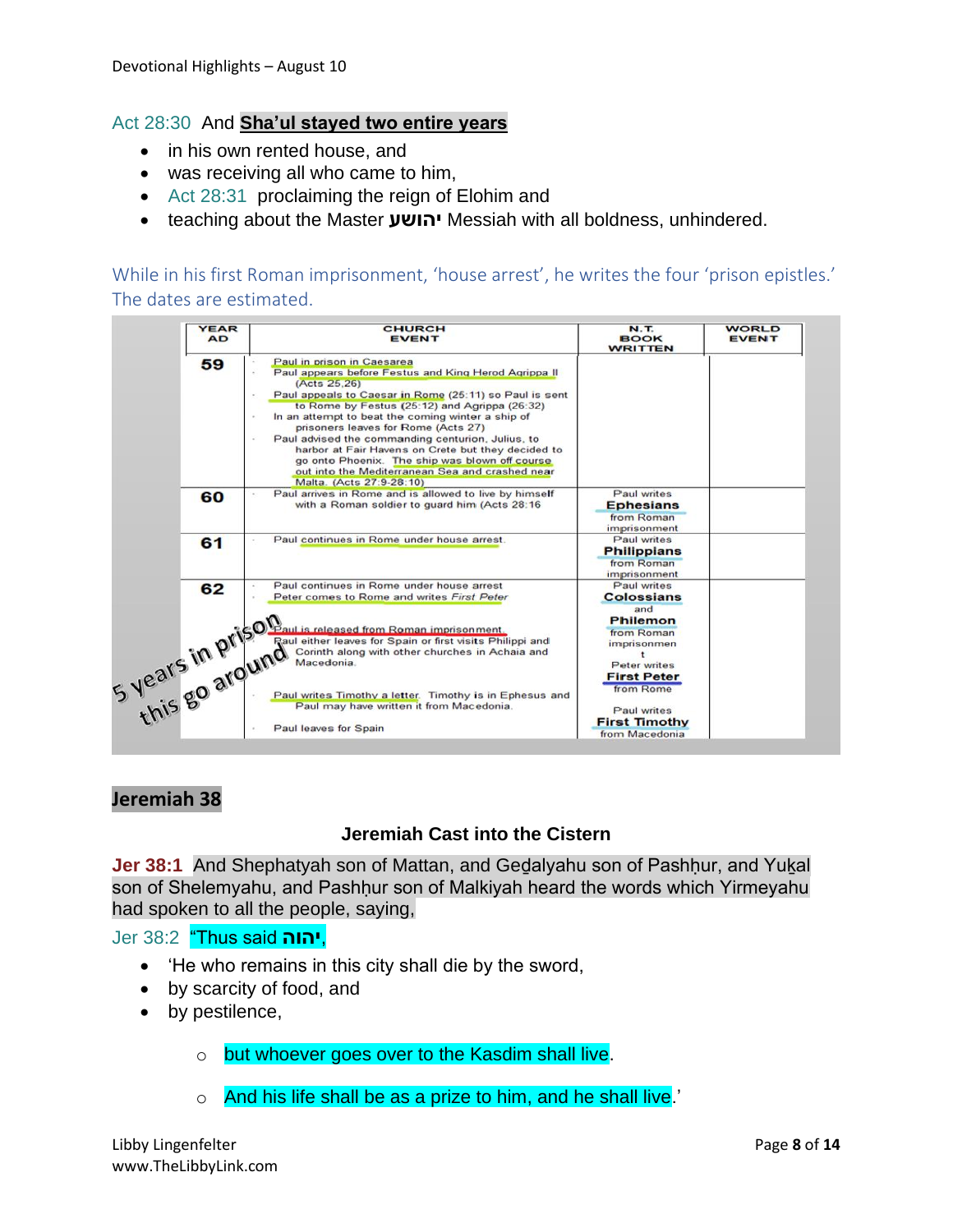Jer 38:3 "Thus said **יהוה**,' This city is certainly given into the hand of the sovereign of Babel's army, and he shall take it.'"

The heads on the king's council desired that Jeremiah be put to death. Zedekiah has a nonchalant attitude and says Jeremiah was in their hands. It may have been that Zedekiah did see that his reign was about to end and just didn't care anymore.

Jer 38:4 **Then the heads said to the sovereign,** "Please, let this man be put to death, because he is weakening the hands of the men of battle who are left in this city, and the hands of all the people, by speaking such words to them. For this man does not seek the peace of this people, but the evil."

Jer 38:5 And Tsiḏqiyahu the sovereign said, "Look, he is in your hand. For the sovereign is unable to do any matter against you."

Jeremiah is thrown into a different dungeon, the dungeon of Malkiyahu, the king's son, which was in the 'court of the guard.' They lowered Jeremiah with ropes into the muddy bottom. There was enough mud that the Scripture says that he sank.

Jer 38:6 And they took Yirmeyahu and threw him into the dungeon of Malkiyahu the sovereign's son, which was in the court of the guard, and they let Yirmeyahu down with ropes. And in the dungeon there was no water, but mud. So Yirmeyahu sank in the mud.

#### **Jeremiah Rescued from the Cistern –** by Ebed-Melek the Kushite eunuch

Jer 38:7 And Eḇeḏ-Meleḵ the Kushite, one of the eunuchs, **who was in the sovereign's house, heard that they had put Yirmeyahu in the dungeon.** And the sovereign was sitting at the Gate of Binyamin,

#### **BDB Definition:**

Ebed-melech  $=$  "servant of the king"

1) an Ethiopian eunuch in the service of king Zedekiah, through whose interference Jeremiah was released from prison

### Jer 38:8 And Ebed-Melek came from the sovereign's house and spoke to the sovereign, saying,

Jer 38:9 "My master the sovereign, these men have done evil in all that they have done to Yirmeyahu the prophet, whom they have thrown into the dungeon, and he is likely to die from hunger in the place where he is, for there is no more bread in the city."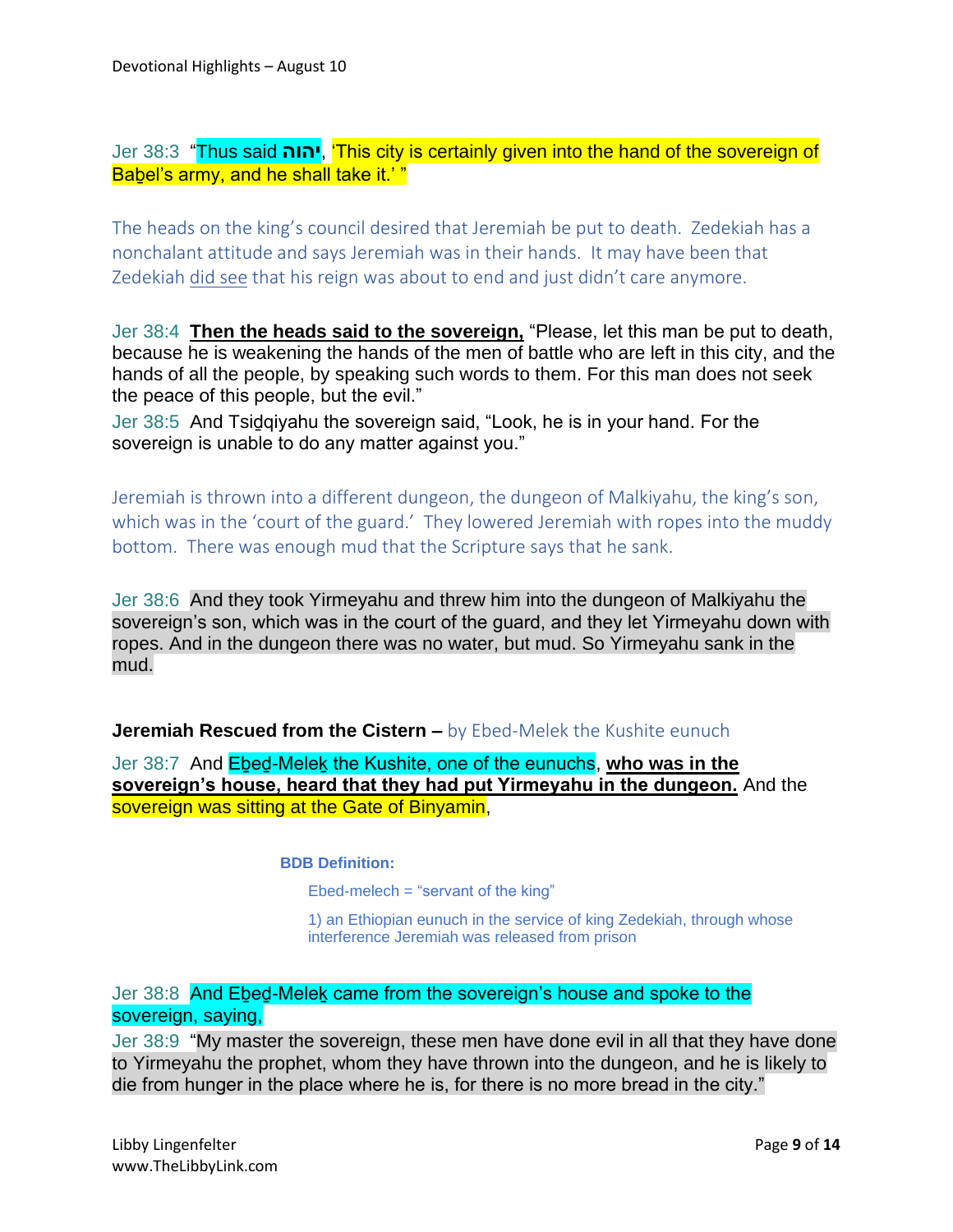Jer 38:10 And the sovereign commanded Ebed-Melek the Kushite, saying, "Take thirty men from here with you, and lift Yirmeyahu the prophet out of the dungeon before he dies."

Ebed-Melek wastes no time in gathering the men and the supplies to rescue Jeremiah from the cistern.

Jer 38:11 So Eḇeḏ-Meleḵ took the men with him and went into the house of the sovereign under the treasury, and took old clothes and old rags from there, and let them down by ropes into the dungeon to Yirmeyahu.

Jer 38:12 And Ebed-Melek the Kushite said to Yirmeyahu, "Please put these old clothes and rags under your armpits, under the ropes." And Yirmeyahu did so,

Jer 38:13 and they pulled Yirmeyahu up with ropes and lifted him out of the dungeon. And Yirmeyahu remained in the court of the guard.

YHWH sends Ebed-Melek, whose name means 'servant of the king'; to rescue Jeremiah! How divine is that! Believers should speak up for other believers!

### **Jeremiah Warns Zedekiah Again**

Jer 38:14 Then Tsidqiyahu the sovereign sent and had Yirmeyahu the prophet brought to him at the third entrance of the House of **יהוה**. And the sovereign said to Yirmeyahu, "I am asking you a matter. Do not hide a matter from me."

Jer 38:15 And Yirmeyahu said to Tsidqiyahu,

- "If I declare it to you, shall you not put me to death?
- And if I give you advice, you shall not listen to me."

Jer 38:16 But Tsiḏqiyahu the sovereign swore secretly to Yirmeyahu, saying, "As **יהוה** lives, who made us this life, I do not put you to death, nor do I give you into the hand of these men who seek your life."

Jer 38:17 And Yirmeyahu said to Tsiḏqiyahu, "Thus said **יהוה**, the Elohim of hosts, the Elohim of Yisra'ěl,

- If you do indeed surrender to the heads of the sovereign of Babel, then your being shall live, and this city not be burned with fire. And you and your house shall live.
- Jer 38:18 But if you do not surrender to the heads of the sovereign of Babel, then this city shall be given into the hand of the Kasdim, and they shall burn it with fire, and you shall not escape from their hand.' "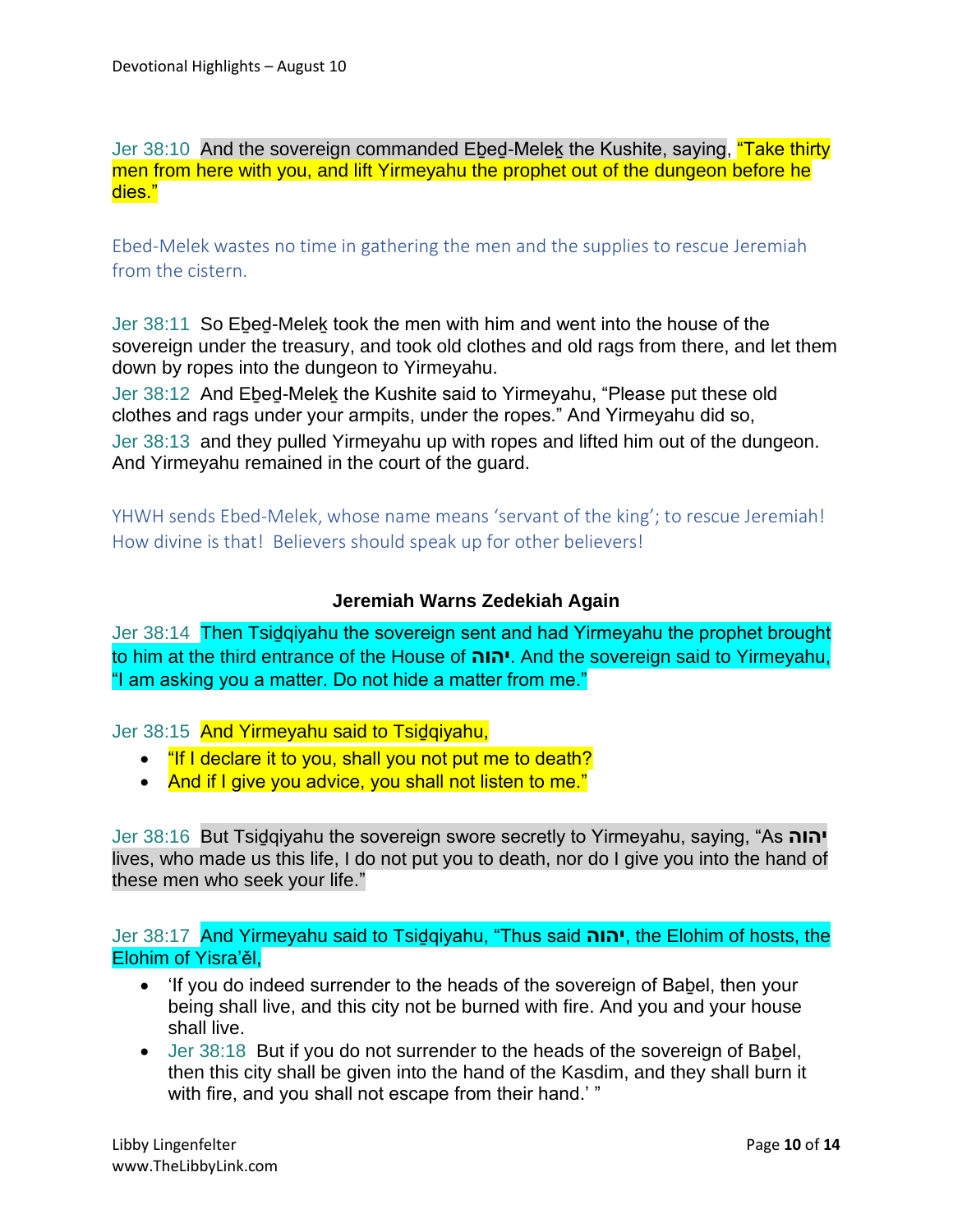#### Zedekiah confesses his fear to Jeremiah.

Jer 38:19 Then Tsiḏqiyahu the sovereign said to Yirmeyahu, "I am afraid of the Yehudim who have gone over to the Kasdim, lest they give me into their hand, and they maltreat me."

#### Jeremiah gives Zedekiah assurance that that would not be the case.

Jer 38:20 But Yirmeyahu said,

- "They shall not hand you over.
- Please, obey the voice of **יהוה** which I speak to you, and let it be well with you, and your life be spared.

#### But if you refuse to surrender…

Jer 38:21 "But if you refuse to surrender, this is the word that **יהוה** has shown me:

- Jer 38:22 Then see, all the women who are left in the sovereign of Yehudah's house shall be surrendered to the heads of the sovereign of Baḇel,
- and see, they are saying, "Your close friends have set upon you and prevailed against you; your feet have sunk in the mire; they have turned away again."
- Jer 38:23 And they are going to surrender all your wives and children to the Kasdim,
- and you yourself shall not escape from their hand, but be taken by the hand of the sovereign of Babel,
- and this city shall be burned with fire.'"

#### Jer 38:24 Then Tsiḏqiyahu said to Yirmeyahu, **"Let no one know of these words, and you shall not die.**

Jer 38:25 "But if the heads hear that I have spoken with you, and they come to you and say to you, 'Declare to us now what you have said to the sovereign, and also what the sovereign said to you. Do not hide it from us, and we do not put you to death,'

Jer 38:26 then you shall say to them, **I presented my petition before the sovereign, not** to send me back to the house of Yonathan to die there.' "

Jer 38:27 And all the heads came to Yirmeyahu and asked him. And he informed them according to all these words that the sovereign had commanded. And they said no more to him, for the matter was not heard.

Jer 38:28 So Yirmeyahu remained in the court of the guard until the day that Yerushalayim was taken, and he was *there* when Yerushalayim was taken.

**As a refresher, let's revisit some common ground that existed between the Kushite Eunuch Ebed-Melek and the 'Ethiopian [Kushite] Eunuch' that Philip witnessed to. I am copying and pasting an excerpt from our July 21st devotional.**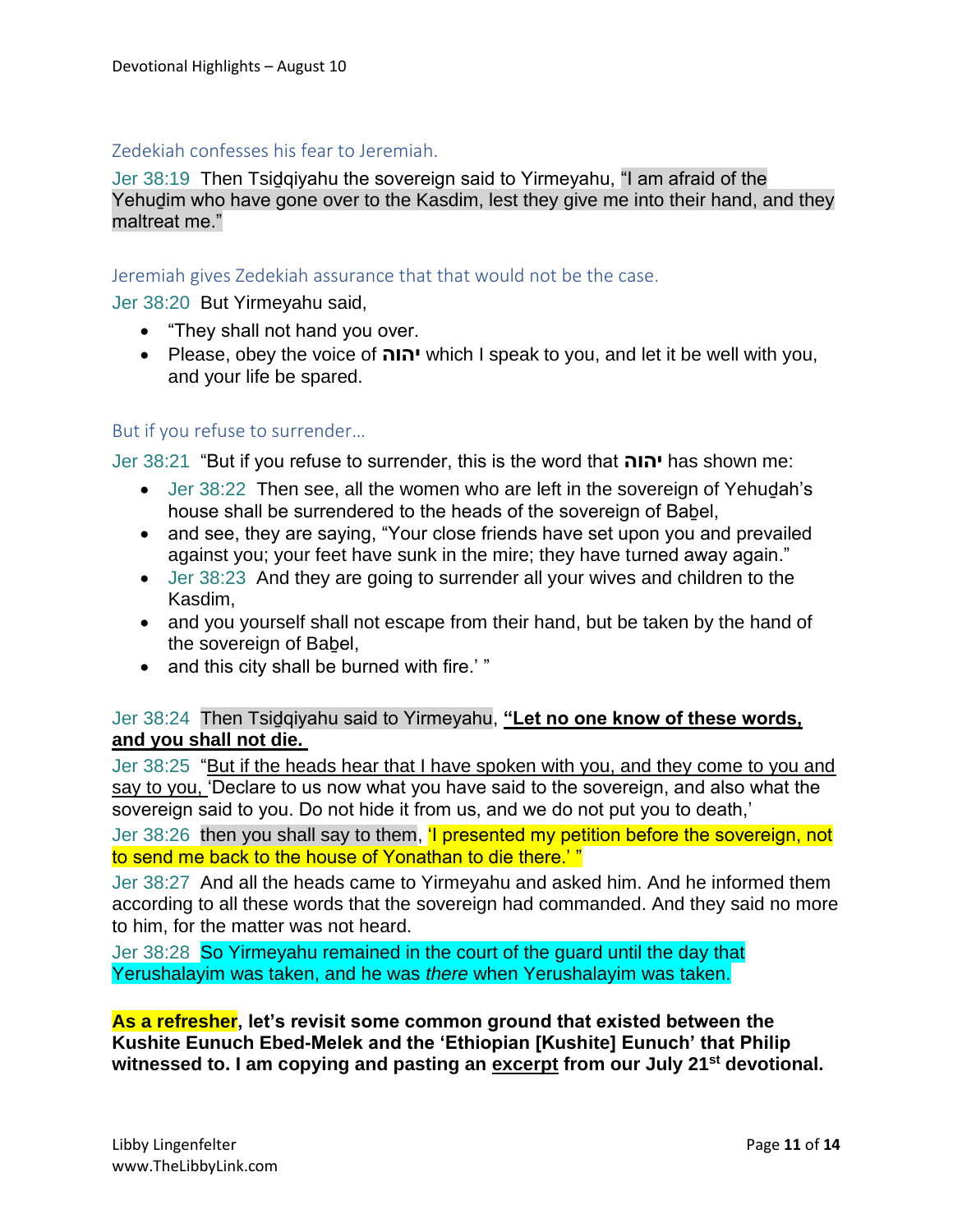Regarding Philip's encounter with the Ethiopian Eunuch, how was it that there was a YHWH believing eunuch coming from Kush to worship in Jerusalem? It is believed that through the union of Sheba and Solomon, the belief in YHWH had gone back to her country.

#### **Adam Clarke commentary on Acts 8:27 excerpt…**

Let us, for a little, examine this question. In 1Ki\_10:1, etc., we have the account of the visit paid to Solomon by the queen of Sheba, the person to whom our Lord refers, Mat\_12:42, and Luk\_11:31. It has been long credited by the Abyssinians that this queen, who by some is called Balkis, by others Maqueda, was not only instructed by Solomon in the Jewish religion, but also established it in her own empire on her return; that she had a son by Solomon named **Menilek**, who succeeded her in the kingdom; and, from that time till the present, they have preserved the Jewish religion…

Menelik I (called Bäynä Lahkam in the Kebra Nagast; also named Ebna la-Hakim, Arabic: Ibn Al-Hakim, "Son of the Wise"), first Solomonic Emperor of Ethiopia, is traditionally believed to be the son of King Solomon of ancient Israel and Makeda, ancient Queen of Sheba.

With this is mind we see how this Ethiopian Eunuch that Philip witnessed to, could have been exposed to the belief in the one true Elohim, YHWH. Afterall, Jeremiah, in his day, was rescued by a Kushite [Ethiopian] eunuch himself, Ebed Melek. YHWH works in such miraculous ways to reach His children! Praise Yah!!!

| Let's study also about another<br><b>Jeremiah Rescued from the Cistern</b><br>ĸі<br>Ethiopian eunuch who rescued<br>Jer 38:7 Now when Ebedmelech <sup>H5663</sup> the Ethiopian. H3569<br>one <sup>H376</sup> of the eunuchs <sup>H5631</sup> which <sup>H1931</sup> was in the king's <sup>H4428</sup><br>Jeremiah from the Cistern?                                                                      |  |  |  |  |  |
|------------------------------------------------------------------------------------------------------------------------------------------------------------------------------------------------------------------------------------------------------------------------------------------------------------------------------------------------------------------------------------------------------------|--|--|--|--|--|
| 38<br><b>Jeremiah</b><br>$\checkmark$<br>The princes in v.1 want him put to death.                                                                                                                                                                                                                                                                                                                         |  |  |  |  |  |
| 6 And they took Yirmeyahu and threw him to the dungeon of Malkiyahu the sovereign's son, which was in<br>the court of the guard, and they let Yirr yahu down with ropes. And in the dungeon there was no water, but                                                                                                                                                                                        |  |  |  |  |  |
| mud. So Yirmeyahu sank in the mud-<br>Malkiyahu means- My king is YHWH<br>7 And Ebed-Melek the Kushite, one of the eunuchs, who was in the sovereign's house, heard that they had                                                                                                                                                                                                                          |  |  |  |  |  |
| put Yirmeyahu in the dungeon. And the sovereign was sitting at the Gate of Binyamin,                                                                                                                                                                                                                                                                                                                       |  |  |  |  |  |
| <sup>8</sup> And Ebed-Melek came from the sovereign's house and spoke to the sovereign, saying,<br>elek means-servant of the king<br><b>9</b> "My master the sovereign, these men have done evil in all that they have done to Yirmeyahu the prophet,<br>whom they have thrown into the dungeon, and he is likely to die from hunger in the place where he is, for<br>there is no more bread in the city." |  |  |  |  |  |
| 10 And the sovereign commanded Ebed-Melek the Kushite, saying, "Take thirty men from here with you, and<br>lift Yirmeyahu the prophet out of the dungeon before he dies."                                                                                                                                                                                                                                  |  |  |  |  |  |
| <sup>11</sup> So Ebed-Melek took the men with him and went into the house of the sovereign under the treasury, and<br>took old clothes and old rags from there, and let them down by ropes into the dungeon to Yirmeyahu.                                                                                                                                                                                  |  |  |  |  |  |
| <sup>12</sup> And Ebed-Melek the Kushite said to Yirmeyahu, "Please put these old clothes and rags under your armpits,<br>under the ropes." And Yirmeyahu did so,                                                                                                                                                                                                                                          |  |  |  |  |  |
| 13 and they pulled Yirmeyahu up with ropes and lifted him out of the dungeon. And Yirmeyahu remained in the<br>court of the quard.                                                                                                                                                                                                                                                                         |  |  |  |  |  |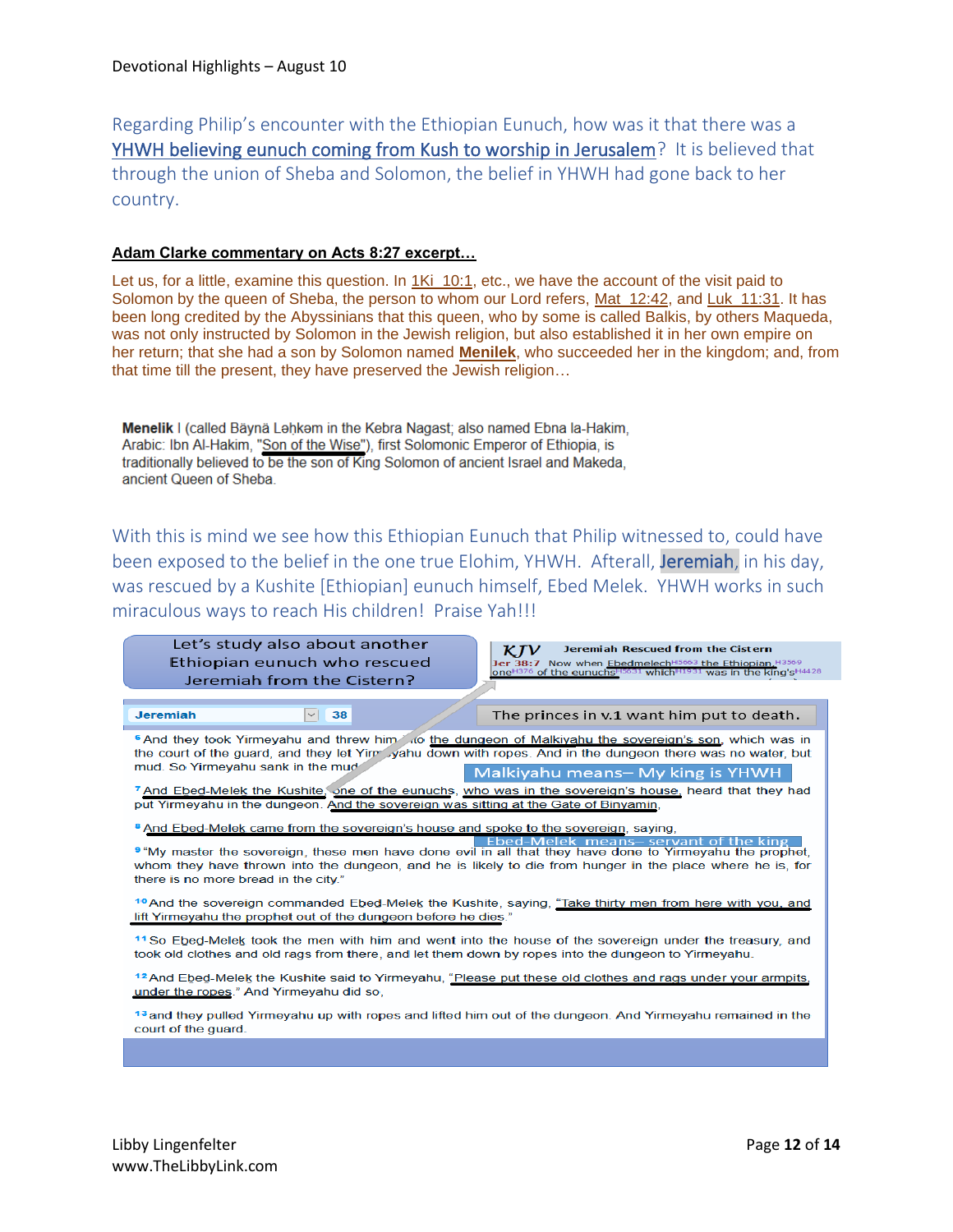### **Psalm 11 & 12**

YHWH is our refuge. The upright shall see His face. YHWH still dwells in His set-apart place. Until we tabernacle one day with Him face to face, He has sent us the Comforter to dwell in us. We are His and He will never leave us; He is our refuge and our strength; our ever-present help in time of trouble. We are set-apart and cleansed by the blood of the Lamb so that we can tabernacle with our Groom. Yahusha is the Door that is now open in heaven. When we are absent from the body we are present with YHWH.

#### **YHWH Is in His Holy Temple**

**Psa 11:1** In **יהוה** I have taken refuge; Why do you say to me, "Flee to your mountain like a bird"?

Psa 11:2 For look! The wrong bend a bow, They set their arrow on the string, To shoot in darkness at the upright in heart.

Psa 11:3 When the foundations are destroyed, What shall the righteous do?

Psa 11:4 **יהוה** is in His set-apart Hěḵal, The throne of **יהוה** is in the heavens. His eyes see, His eyelids examine the sons of men.

Psa 11:5 **יהוה** tries the righteous, But His being shall hate the wrong And the one who loves violence.

Psa 11:6 Upon the wrong He rains snares, Fire and sulphur and a scorching wind Are the portion of their cup.

Psa 11:7 For **יהוה** is righteous, He has loved righteousness; The upright shall see His face.

Psalm 12:6 The Words of **יהוה** are clean Words, Silver tried in a furnace of earth, Refined seven times. In Psa 12:7, it says, "You guard them, O **יהוה**, You preserve them from this generation forever." This is very assuring with all the debate over His Word and the Books within. YHWH has preserved His Word in every generation. We can have that blessed assurance. Whatever is hidden will be revealed. YHWH has His 'fail-safes' in place through people, places, and things. His Word is risen. No weapon formed against His Word shall prosper.

#### **The Faithful Have Vanished**

**Psa 12:1** Save, **יהוה**, for the lovingly-committed one is no more! For the trustworthy have ceased from among the sons of men.

Psa 12:2 They speak falsehood with each other; They speak *with* flattering lips, a double heart.

Psa 12:3 **יהוה** does cut off all flattering lips, A tongue that speaks swelling words,

Psa 12:4 Who have said, "With our tongue we do mightily; Our lips are our own; Who is master over us?"

Psa 12:5 "Because of the oppression of the poor, because of the sighing of the needy, I